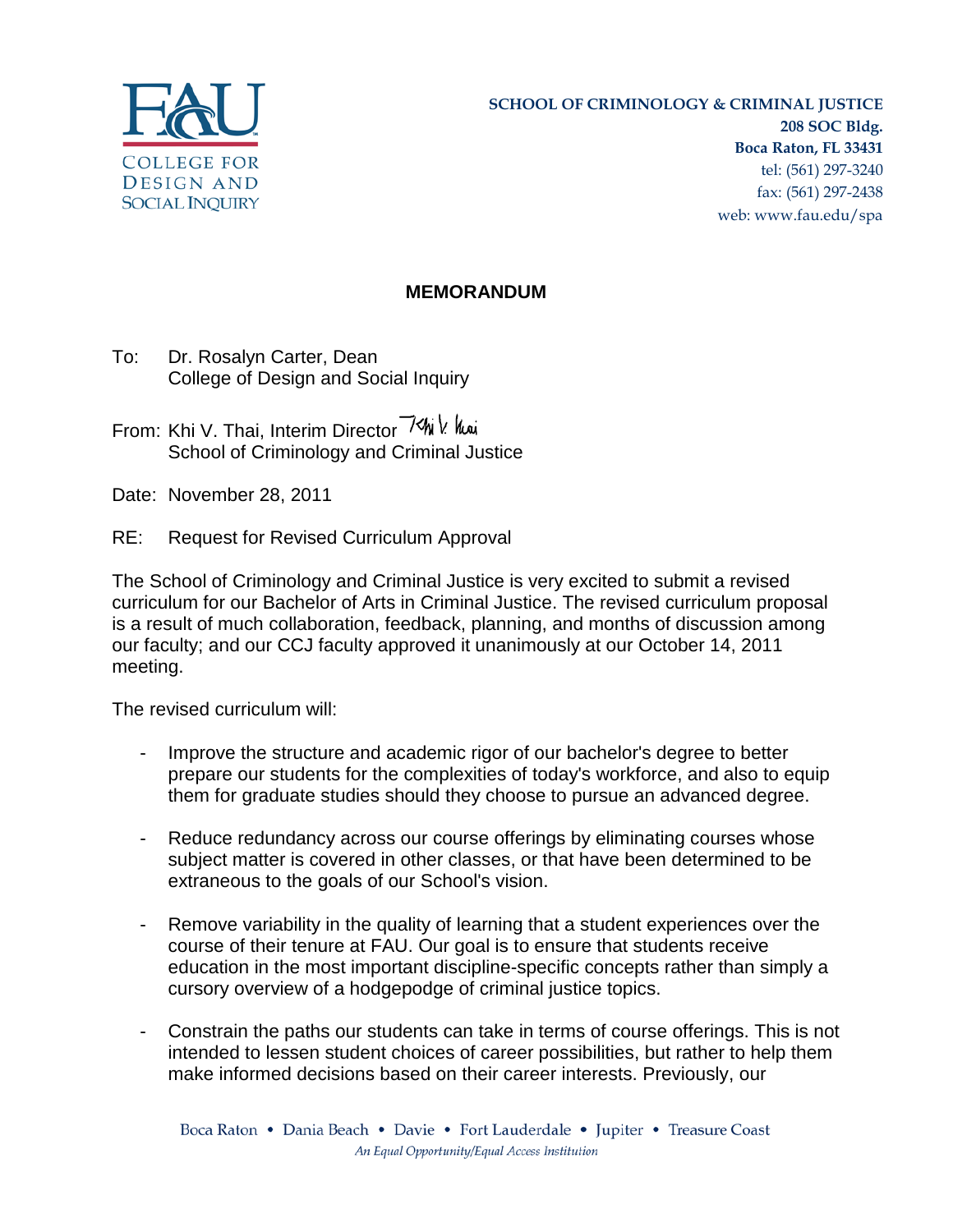students took three core courses and then filled their remaining upper-level major requirements with 21 elective credits. In our revised program – which will be available to students in the Fall of 2012 - students will take four core courses (12 credit hours), and then two of five restricted electives (6 credit hours), followed by four of sixteen free electives (for the final 12 credit hours).

The revised curriculum does not require additional faculty resources, or new course proposals. Please find attached our revised curriculum proposals for your decision.